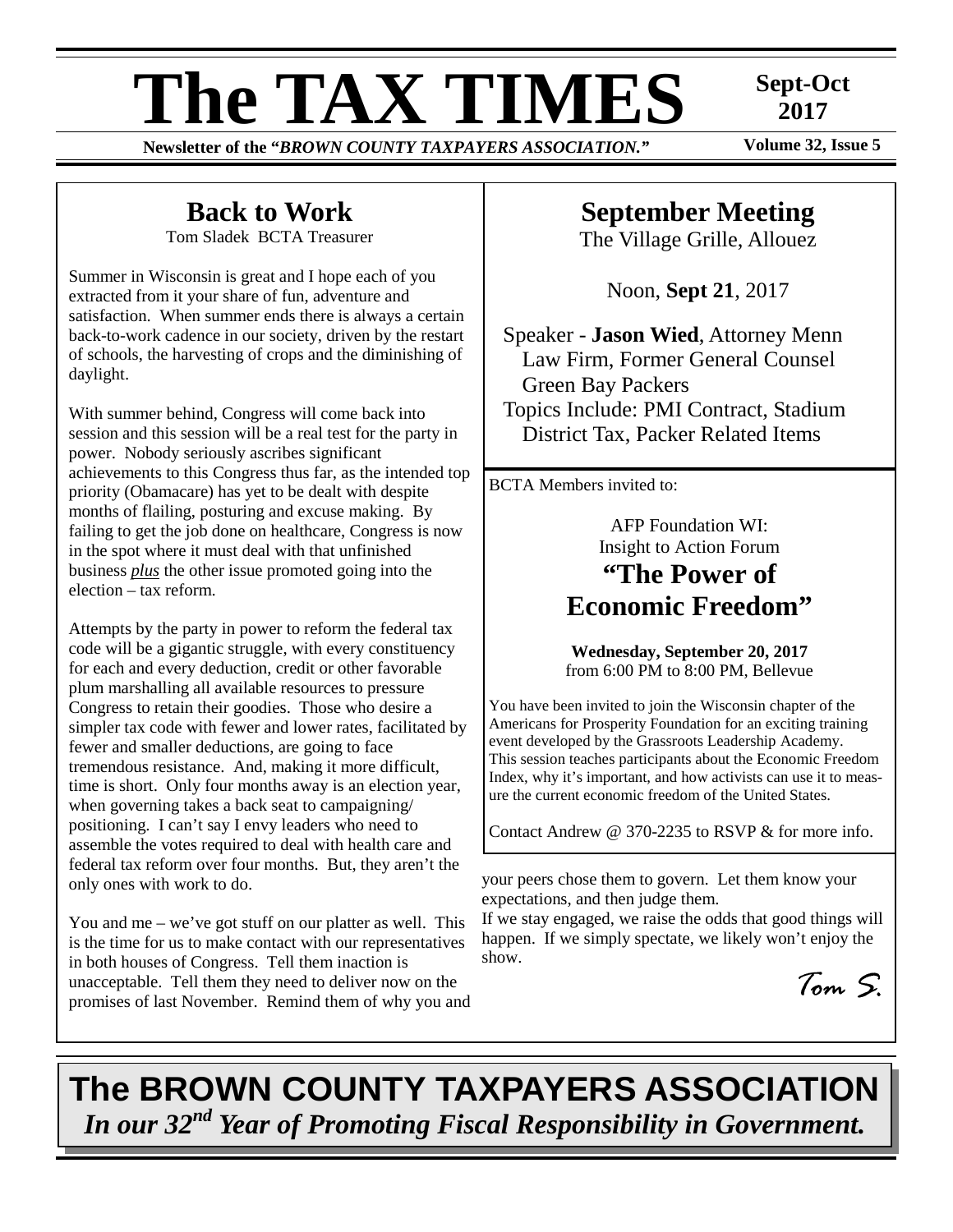# **JULY MEETING NOTES**

Supervisor Schadewald Explains Brown County Service Agreement

Brown County Supervisor Richard Schadewald presented a long term perspective of Brown County's service agreement with the Oneida Tribe of Indians (the Tribe). Supervisor Schadewald represents the 24th Supervisory District on the Brown County Board, which includes the western part of the Village of Howard and the northern part of the Village of Hobart. He was first elected to the County Board in 1984. He presently chairs the Brown County Board's Administration Committee, which oversees the County's service agreement with the Tribe.

Supervisor Schadewald negotiated the first service agreement with the Tribe in 2002, in which the County received an annual payment of \$500,000. He was not involved in a new agreement negotiated in 2008 for a 15 year period. The annual payments were based upon property assessments. This agreement provided for annual meetings to review and adjust the assessments used in the formula to determine the annual payment. The annual meetings have not been held and the annual payments have not increased since 2002. The present service agreement provides for three-year windows to

reopen and renegotiate the service agreement. The Tribe has been notified of the County's intent to renegotiate certain points of the agreement, including the 911 Public Safety Communications, property assessment values, and the County's not opposing the Tribe's actions to place more land in federal trust.

Supervisor Schadewald explained that his present mission is educating the other County Board members about the real issues of the County's service agreement with the Tribe. A contentious issue between the Village of Hobart and the Tribe has been the Tribe's practice of purchasing parcels of property and then petitioning to have those parcels placed in federal trust, removing them from the Village's tax base.

The long-term consequences of the Tribe placing parcels of land in federal trust are not well understood. They affect much more than the Village losing the parcels of land from its tax base. Brown County and the Pulaski and West De Pere school districts also see those properties disappear forever from their tax bases, increasing the property tax burden on all of their residents forever. The City of Green Bay has 14 percent of its land area within the Oneida Reservation, leaving it susceptible to placement in federal trust and disappearing from the City's tax base.

Dave Nelson - Secretary

## Professional Engineers Group Reviews Audit of DOT September 5, 2017

The Board of Engineer's Professional Responsibility (BEPR), an independent body of the Wisconsin Society of Professional Engineers, was prompted to conduct a review of the accusations by some state legislators and some members of the media. The accusations criticized the Wisconsin Department of Transportation after a state audit was requested and presented to the Joint Legislative Audit Committee (JLAC) by the Legislative Audit Bureau (LAB).

The audit report reviewed only the state highway program as administered by the DOT. It made a number of recommendations for the DOT and a number of considerations for the state legislature. It did not suggest any unethical behavior but some public figures suggested

such.

Since 69% of the engineers at the DOT are registered (licensed) Professional Engineers (P.E.) who are legally bound to protect public safety and welfare before their own gain, the accusations of unethical behavior needed review by BEPR. It did not matter whether the accusations were politically motivated or not.

BEPR's approach was to review the audit to see whether its findings could be a result of unethical professional behavior and to gather information from other sources who have insight into DOT processes and outcomes. If the review found the possibility of unethical behavior by any P.E.'s, a complaint would be filed with the Department of Safety and Professional Services for proper investigation.

*(Continued on page 3)*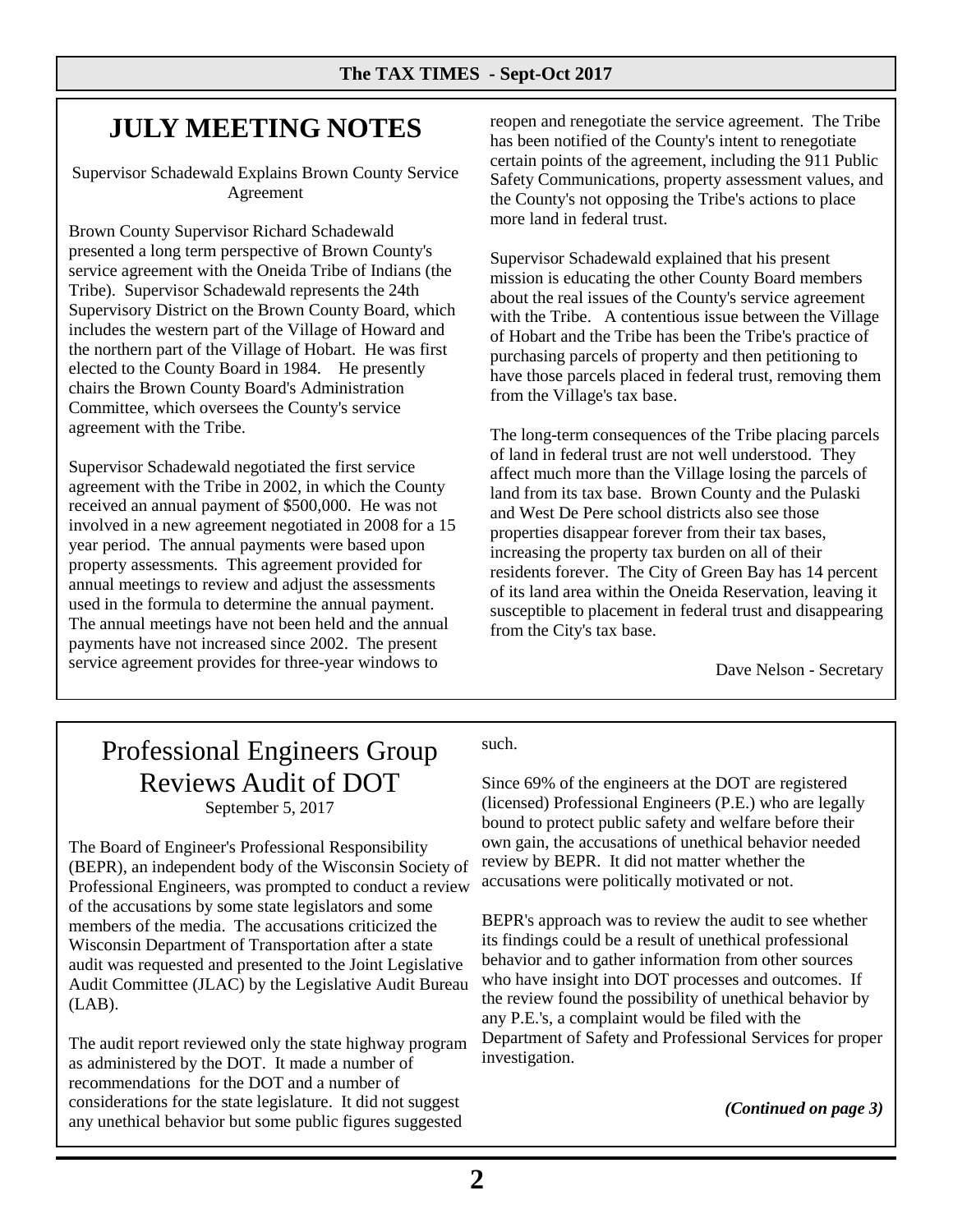# **AUGUST MEETING NOTES**

Holding Elected Officials Accountable

Nate Nelson, Wisconsin Executive Director of American Majority, spoke about holding elected officials accountable. American Majority (www. americanmajority.org) is a 501c(3) non-partisan, nonprofit organization that trains, organizes, mobilizes, and equips new grassroots conservative leaders. It believes that meaningful, lasting political change starts at the state and local levels, where most actual government decisions and spending occur. American Majority focuses on winning on the issues, and on giving candidates, campaigns, and activists the tools and technology to see the best policies adopted. Its training sessions present cutting-edge topics to empower men and women to run for office and promote liberty through political activism.

Nate gave an overview of dealing with elected officials to maintain good relationships and hold them accountable for keeping the campaign promises they made. Get to know your elected officials. Make personal connections with them. Make their selfinterest work for you. Invite them to your meetings.

Look for organizations with similar interests that might become partners. Decision makers respond to groups

they are accountable to.

To lobby the legislature, make personal connections. Get to know your legislators' staff members. Good relationships with staff members can open doors and make access easier. Establish credibility through your relationships. Never lie; one lie can erase your credibility forever. Understand the choices your lawmakers face. Issues matter, but you need numbers to be effective. The facts beat money or drinks. Identify solutions, not just problems. Legislators ignore form letters. Conversely, a well-written letter, possibly handwritten, has a significant effect. Present your case in a well summarized factual way.

Think about what can be helpful for your elected official. Help lawmakers succeed and look good doing it.

Show up at office hours for positive reinforcement, not just when you have a problem. Show up at legislators' events. Volunteer to work with your legislators. Invite legislators on a tour.

Grassroots must be organized and effectively use the tools at their disposal. Melt the phone lines when necessary. Don't burn bridges by calling your legislators and screaming at them. Provide legislators with regular updates on issues that are important to you.

Dave Nelson - Secretary

### *(Continued from page 2)*

The BEPR review found no unethical behavior. In fact, it found vast improvement of the state highway program since the former secretary took over in 2011. The size of cost overruns were reduced by 75%. Lean Government Programs were initiated and involved both engineers and non-engineer staff. The cost estimating process was greatly improved. More standardized processes were being rolled out to the DOT's district offices. These initiatives are still work-in-progress but seemed based on a foundation of continuous improvement. The new secretary appears willing and able to build upon this foundation.

The audit report made some good recommendations and considerations. One of those was to include estimates of inflation in the original cost estimates and in future updates. Many of the highway projects took as long as eighteen to twenty-five years to design, get federal

funding, do environmental studies, acquire right-of-way and construct. Inflation impacts are significant but it was up to the legislatures, review committees, and the governors in the past to have required inflation estimates instead of just accepting inflation as one of the reasons given for overruns for decades. DOT was transparent by always indicating the estimates were in current dollars. The audit addressed the DOT's own performance measures and pointed out where the measures were not met. But the auditors, apparently, did not understand the pitfalls of rigidly applying performance measures to unstable, or unpredictable, processes.

The audit report was very comprehensive as to the number of processes and policies that were reviewed. But the two addressed above were the most notable.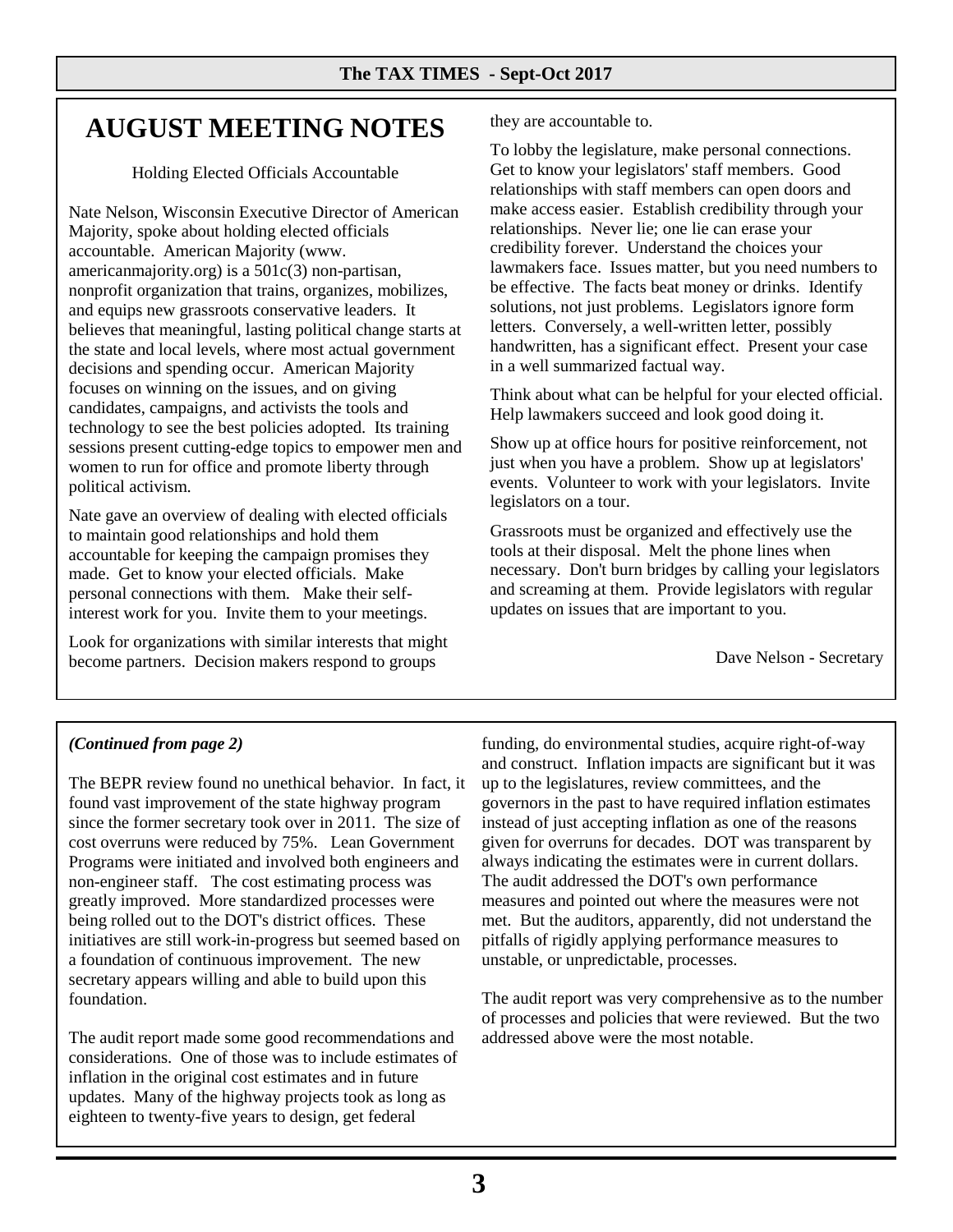# Things That Make Us Wonder.

 It is disturbing to read of discipline problems at some of our local public schools, and would like to believe it was just a problem with a few troublemakers who could and should be properly punished, but it seems much deeper than that.

 Assuming this situation is not unique to Green Bay, it would be interesting to know how other districts in the state handle such disruptive behavior? Is a different mix of students to blame? Is this another side effect of "political correctness?" As a result, the Green Bay School District has prepared a 38-page booklet outlining behavior expectations and disciplinary actions if necessary.

 Taxpayers fork over a good chunk of their income to all levels of education, and it hurts to have hoodlums destroying public property, disrupting classes, harassing instructors and other students: while making a mockery out of our great education system..

\* \* \* \* \*

 There are an increasing number of large "factory farms." in the area, able to accommodate hundreds and even thousands of cattle. This is probably good as it represents a more efficient and cost-effective way of producing meat and dairy products important to Wisconsin's economy, and the consumer. The problem is from the mountains of smelly manure created in the process, which is

soaking into ground, and contaminating the ground water for miles around—Big time!

 The DNR claims this couldn't possibly have happened because they gave them a permit. Unfortunately the evidence is there and you can probably smell it miles away, Permit or not.

 One concern is that contaminants wash into drainage ditches which empty into small streams going to rivers emptying into Lake Michigan, the source of drinking water for most of the area. Fortunately we can have confidence in our water dept. engineers.

\* \* \* \* \*

 Brown County finally has their sales tax, and are proceeding on plans for spending \$93 Million for a new Expo center to replace Shopko Hall plus a few other pressing projects.. An expo center plays a vital role in attracting visitors and business to the city, and Shopko Hall and the entire complex are good examples even though they don't seem to generate sufficient funds for maintenance after overhead.

 While the announced \$93 Million price seems high and little has been shown of plans so far to the public we are sure it will be impressive. Our state capitol building only cost a little over \$7 Million and included a dome when it was completed. That was in 1917 and the cost of everything has gone up since then. It's still a lot of money, sales tax or not

\* \* \* \* \*

 Increases in local year to year spending by municipalities has usually been justified by an increase in population, and/or increases in property valuation. A recent Press-Gazette article established that outlying areas of Brown County are growing faster while communities with limited expansion space like Allouez and Green Bay are actually losing valuation. What this means for the future remains to be seen

\* \* \* \* \*

 The Wisconsin Taxpayers Alliance points out that despite all the talk to the contrary, our national debt is still climbing, and things will likely get worse in the future. Recall that discussion of the debt became sidetracked by other matters, many of which were considered less-pressing and more trivial during the Presidential campaign debates.

 The main reasons given for the increase in debt is that no matter what happens, the "Affordable Care Act" will cost far more than

## **Monthly Meetings @ The Village Grille**

Lunch is at 12:00 noon with monthly The BCTA has moved our monthly meetings to **The Village Grille** at the **corner of Hoffman and East River Drive,** Allouez. Our new location has no stairs or steps, convenient parking, and a room to better accommodate speakers and conversation. There will be three selections from which to choose lunch - each one will be priced at \$10 (including tip.) speakers presenting.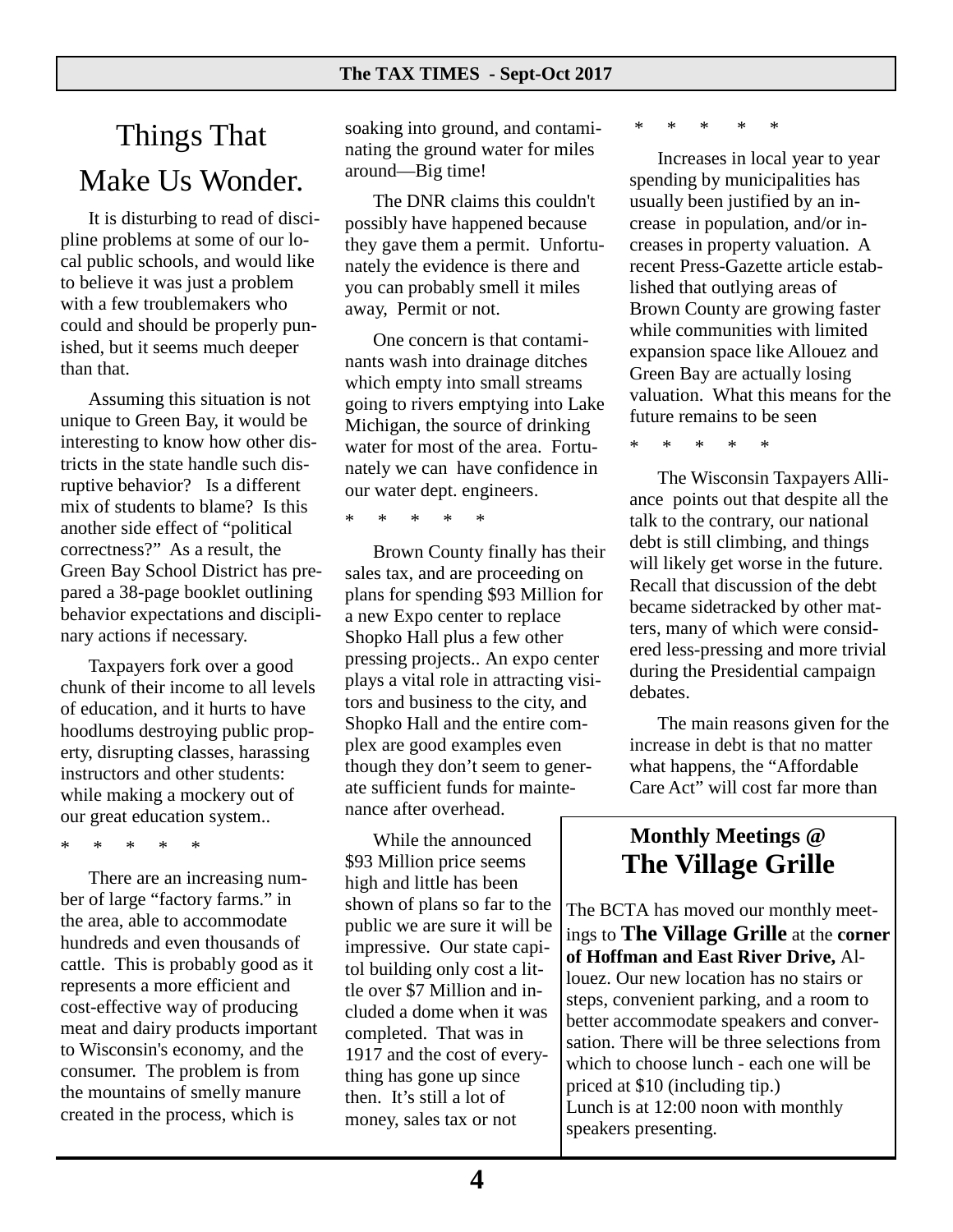#### *(Continued from page 4)*

intended, while the cost of other entitlements also keeps rising. The Social Security fund is going broke while more people are retiring and claiming benefits.

\* \* \* \* \*

 It seems that no matter what President Trump says or does, the media and their followers will manage to find a way to give him a negative spin with vengeance. Case in point: Obamacare. Most anyone can agree that it was enacted too quickly, favors special interests, is too expensive, created a lot of expensive overhead, and in plain English, needed work to be effective and fulfill its intention to be called the "Affordable Care Act." From the beginning, there were millions of people whom the plan did not or could not cover. Democrats have defended every word in the document, even adding more complexity.

 President Trump vowed to repeal or at least modify Obamacare, which could ,be a reason he was elected. Unfortunately, no plan with support to replace Obamacare has been drafted, and the President has opted to allow Obamacare to "Implode."

 What seemed unusual was the media, which couldn't dump enough praise on the original ACA plan with all of its mind boggling taxes, bureaucracy, special interest payoffs, and left a few million out in the cold very quickly analyzed and rejected changes suggested by the Trump Administration because it didn't cover everybody or that some of us might have to pay more.

 These were just a few of the many reasons that the original Obamacare stunk so badly.

\* \* \* \* \*

 It is unfortunate that our Democrats and Republicans can't sit down together and discuss healthcare. The Democrats defend Obamacare because they wrote it and quickly passed it into law with very little bi-lateral discussion. Republicans dislike it for pretty much the same reasons.

 Both sides seem to realize the plan has flaws, but are quick to criticize and publicize their stand. This is nothing but politics in action at its worst. What would seem ideal, would be to have equal numbers of Democratic and Republican lawmakers, plus some neutral but qualified representatives of the healthcare, insurance, banking, law and economist industries, sit down with the long list of problems which have arisen, and come up with a plan that won't make special interests rich or bankrupt the country.

Articles and views appearing in the "TAX TIMES" do not necessarily represent the official position of the Brown County Taxpayers Association. We want to encourage discussion and input on current issues of taxpayer interest and invite your comments or articles suitable for future "TAX TIMEES." Please send them to the BCTA, P.O. Box 684, Green Bay, WI 54305-0684 or email BCTaxTimes@gmail.com

\* \* \* \* \*

 Many if not most states and local governments are having trouble financing new highways and maintaining the old. It seems that each summer we see a lot of roads and bridges, some not too old, torn up and replaced at great expense and inconvenience, simply because the concrete had deteriorated, causing us to wonder why it wasn't done better originally.

 In the meantime historians have noted that roads, seawalls, and building mortar used in ancient Rome and other countries has held up after 2,000 years exposure to the elements. In other words, the secret to better concrete might lie with archeologists and scientists rather than contractors offering the lowest bid.

 They have been analyzing samples and determined that volcanic ash and burnt limestone were two main ingredients widely used. While they didn't have heavy truck traffic or freezing weather and road salt to contend with, horses and chariots would probably wreck our best roads also.

\* \* \* \* \*

 A recent news story related that farms operated by the Wisconsin prison system were teaching inmates about farming as well as well as feeding them.

 This is great but certainly nothing new. Recall the Reformatory dairy farm on Webster in Allouez, which was abandoned and sold for commercial development

*(Continued on page 6)*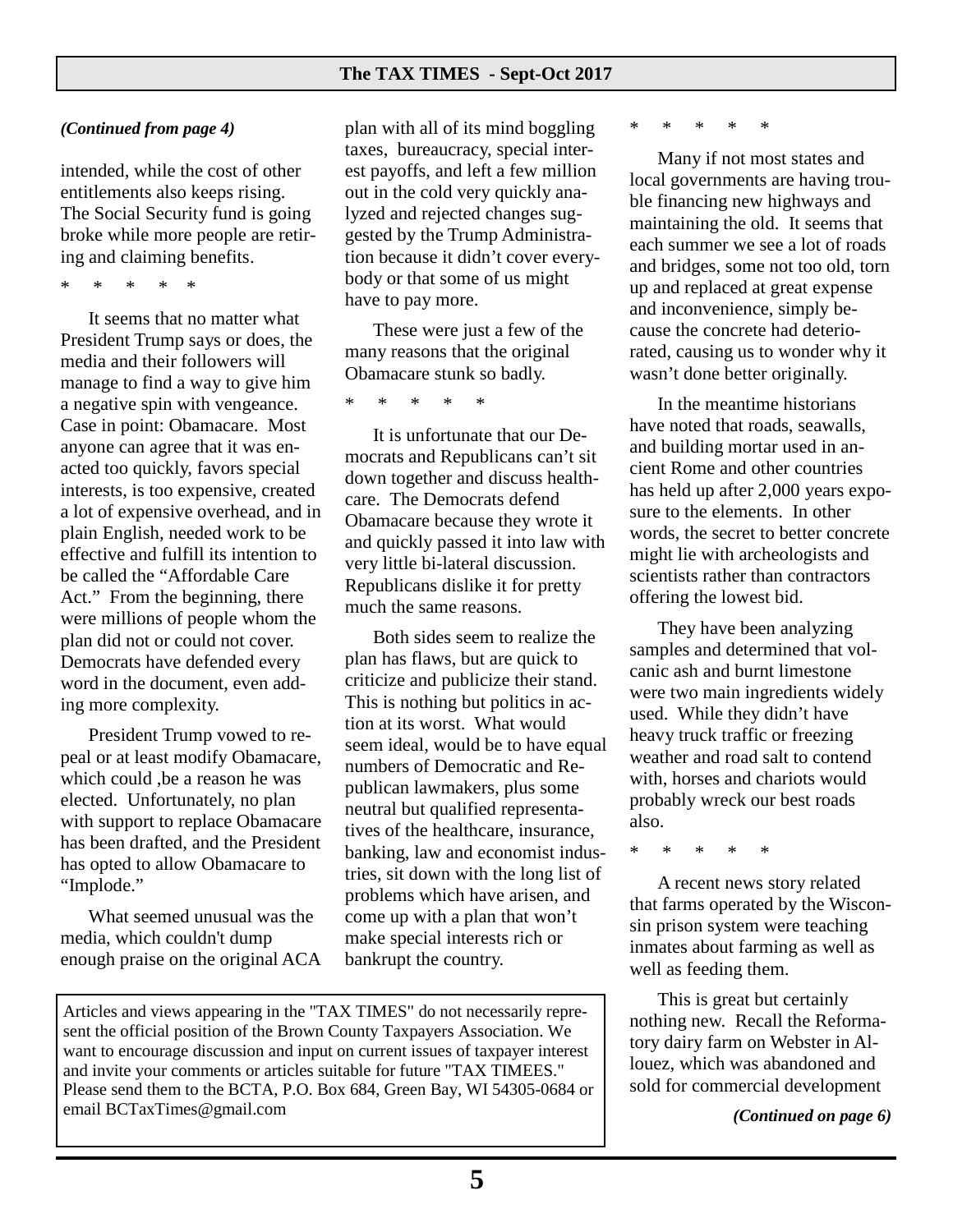#### *(Continued from page 5)*

about 40+ years ago. They also operated a farm near Oneida. While the days of farming in Allouez were limited, they had a reputation for champion cows and giving the inmates something to be proud of.

\* \* \* \* \*

 We are told that electric cars are the future of transportation, because they don't cause pollution. You just plug them into an outlet to recharge them, and go quietly wherever you want. There may be a downside however. It is reported a Chevy Volt will only go about 50 miles on a charge which takes several hours to deliver. Electricity isn't free. At the average cost in the country it could set you back over \$18.00 per charge.

 The report goes on. If many people were to get electric cars and start recharging them daily, some of our power plants would also have to increase capacity. There are very few practical ways of generating large volumes of power that environmentalists approve of except to using natural gas, which also creates problems.

\* \* \* \* \*

 Sooner or later, state and national politicians will get serious about tax reform, The hang-up seem to be getting someone besides their supporters to pay more, and how to pay for all the promises they made to get elected in the first place.

 An ideal tax, while yet to be developed, would treat every one equally and fairly, provide the

revenue needed to provide all of the services people expect from their government. It would also encourage business to expand and people to invest and save.

 A so-called "fair" tax, a flat tax, and a value added or national sales tax all have their supporters. Trouble is, nothing will ever work if all of the exceptions and special exemptions in to the present system are maintained. Deliberately causing inflation by raising taxes is dangerous politically. Unfortunately these decisions will be made by career partisan politicians. In the meantime, hang on to your wallets.

\* \* \* \* \*

 Whenever the new expo hall is open or football season starts there will be over 4,000 hotel rooms available for visitors to Green Bay. Lodge Kohler will be an attraction by itself, and we are looking forward to the Hotel Northland's grand reopening someday if and when they get everything straightened out. The original cost to remodel was announced as \$66 million, on which the interest alone at a reasonable 5.0% could exceed \$9,000 per day and is piling up fast.

 Meanwhile the Retlaw Hotel in Fond du Lac, built the same year and is similar to the Northland is being refurbished at an announced \$26 Million.

\* \* \* \* \*

 Anyone who has visited a Civil War battlefield site has noticed all the monuments and memorials dedicated to the brave men on either side who fought and died

there. Both are generally represented, and the reason for having fought for most was not their individual attitude toward slavery and other causes of the tragic war as to what part of the country they were from.

 Most of these memorials were built in the years immediately after the war sponsored by veterans groups and families in honor of loved ones, and in a unilateral spirit of co-operation and healing gradually removing the animosities remaining until more recent years between the north and south

 Now, 152 years later. the age of political correctness has us removing all Confederate monuments and symbols because they are considered to be offensive to some. Really, is this correcting history or just "rubbing it in" and creating more trouble and hard feelings between various groups. Although we have had more than a few bad eggs in our past, we doubt that there ever has been a statue dedicated to Simon Legree.

 Really thoughtless was the mayor of Madison ordering Confederate memorials be removed from a local cemetery where 140 confederate prisoners of war who died in union captivity were buried. Let's hope our Native American population doesn't use the same thought pattern against anything European.

\* \* \* \* \*

 Periodically, magazines such as "Money" print an article touting

*(Continued on page 7)*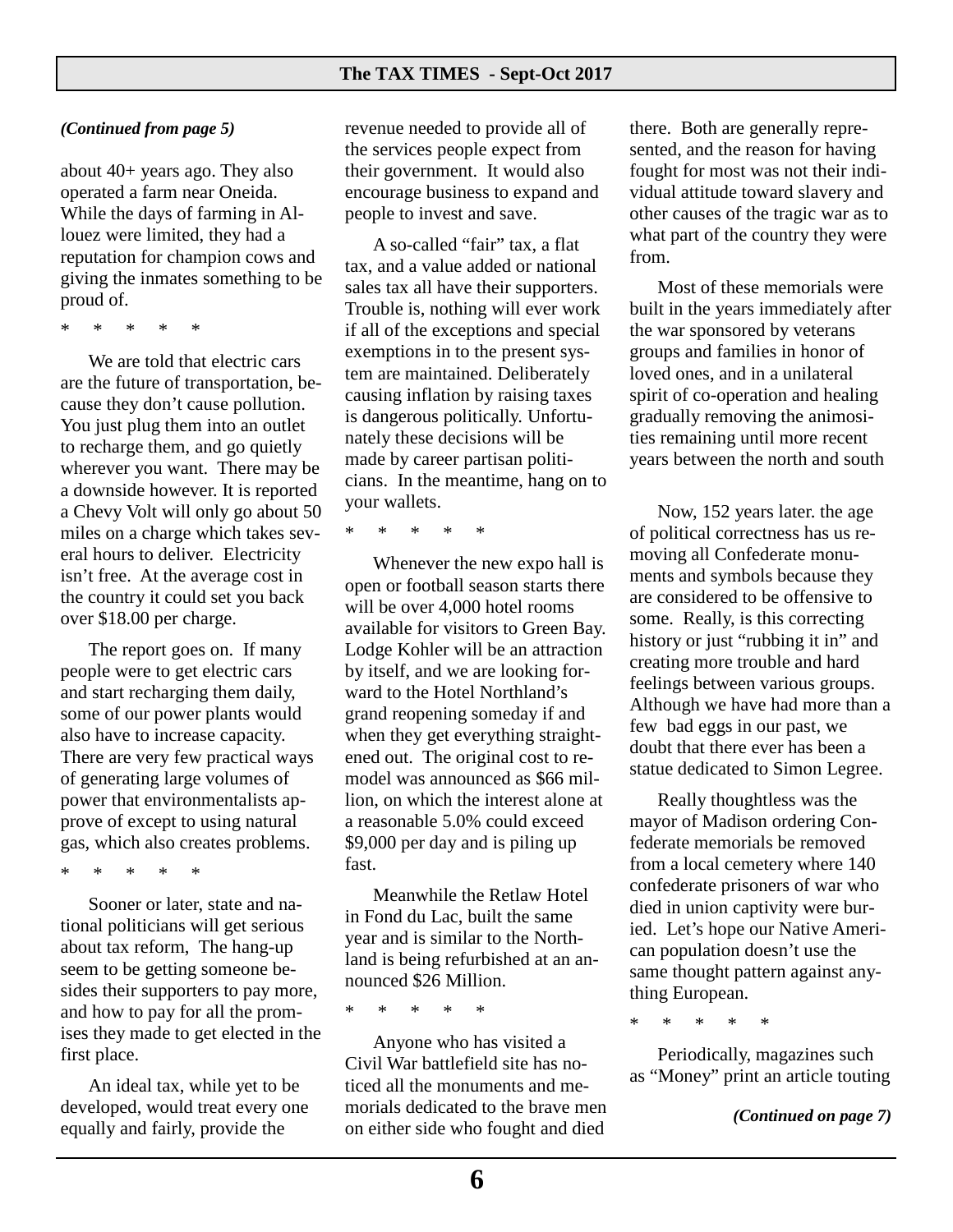#### *(Continued from page 6)*

the 10 top places to retire, or to live or get a job, etc. Usually the criteria centers on housing and living costs, recreational and cultural opportunities, weather, crime rates, etc. It is always interesting to compare their selections with what Green Bay has to offer, even though we are always overlooked.

 While their picks run from cities much larger to much smaller, I believe many of us would agree that Green Bay is a nice size, and able to offer many of the amenities without a lot a lot of the hustle. Medical facilities are abundant, food and housing is reasonable, schools are above average, our economy is diversified and there is no shortage of things to do. We even have a casino, amusement park and a zoo, which not every city is able to offer. What more do you want?

 While the cold weather may be a drawback, we note that more top 10 cities from northern climates are being nominated. We have a multitude of popular nearby vacation home areas and generally enjoy the year round activities available, Also, we have little fear of earthquakes, hurricanes, or floods occurring here.

 One recent survey mentioned having a professional sports team as a big plus and that is one area we wouldn't even have to elaborate on.

\* \* \* \* \*

 Why Foxconn would even consider coming to Wisconsin is a mystery in itself, but no doubt

there has been a lot of research involved. We sincerely hope that things work out as promised.

 True, we have lost a good number of old established manufacturing employers in recent years for a number of reasons, and Wisconsin is always seeking new industry. Whether or not any those who left would have changed their minds and stayed if offered the tax breaks and other concessions being offered to lure Foxconn is a matter of speculation. Fortunately our unemployment rate is now below the National average and not the crisis it was just a few years ago.

 We mention this because historically, whenever a large employment opportunity opens anyplace, people will flock in from far and wide to apply for jobs, whether they are qualified to work or not, with the net result being unintended problems for the employer and the area. This deal has some of the characteristics.

 About 30 miles from the proposed Foxconn site, in Harvard, IL, there is a 20 year old, million and a half sqft, state of the art building built by Motorola for the production of their products. As things go with anything electronic, competitors can make your product obsolete in a hurry, and as a result, the plant was abandoned and sat idle for the past 10 years or so. The owners are desperate to find a buyer. We are sure Foxconn was aware of this and weighed the options.

 Whatever happens, there are doubtless many details yet to be resolved. We are honored to be

considered, and trust all concerned will work together to make this a successful venture.

\* \* \* \* \*

 At least football season has finally arrived to help take our minds off of the problems of the world beyond Green Bay.

 As usual, lots if things to wonder about.

 "Things That Make Us Wonder," consists of mostly taxpayer related thoughts that occur to us from daily news events. We use reliable, published information and statistics, Some items are unimportant and probably not worth commenting about while others could easily be expanded to full length feature articles worthy of future study and action to protect our interests as taxpayers. We try to cover a wide variety of subjects in limited space and perhaps put a different spin on items from what you read in the papers or see on TV. We acknowledge that our perspective on some items in this column may be contrary to some of our readers. However, one of our purposes is to encourage debate, as we realize there are two sides to every question. Comments or suggestions are welcome for inclusion in future "The TAX TIMES."

Jim Frink - BCTA